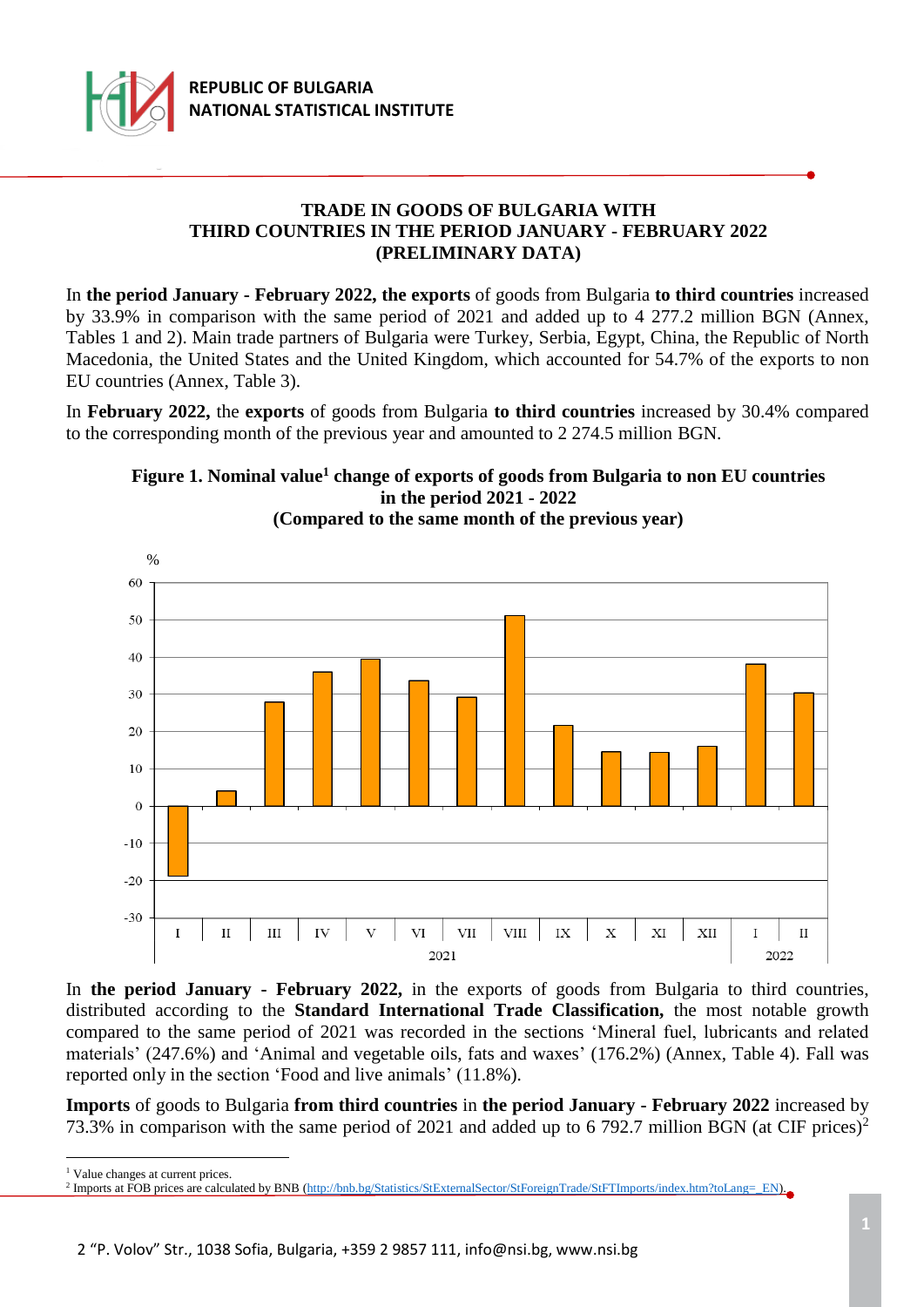

(Annex, Tables 1 and 2). The largest amounts were reported for the goods imported from the Russian Federation, Turkey, China and Ukraine (Annex, Table 3).

**In February 2022, the imports** of goods to Bulgaria **from third countries** increased by 65.2% compared to the corresponding month of the previous year and amounted to 3 301.6 million BGN.



**Figure 2. Nominal value<sup>1</sup> change of imports of goods to Bulgaria from non EU countries in the period 2021 - 2022 (Compared to the same month of the previous year)**

In **the period January - February 2022,** in the imports of goods to Bulgaria from third countries, distributed according to the **Standard International Trade Classification,** the largest growth compared to the same period of 2021 was recorded in the sections 'Mineral fuel, lubricants and related materials' (206.9%) and 'Animal and vegetable oils, fats and waxes' (113.3%) (Annex, Table 4). Fall was not observed in any of the sections.

**The foreign trade balance** of Bulgaria (exports FOB - imports CIF) with third countries in **the period January - February 2022** was negative and added up to 2 515.5 million BGN (Annex, Table 1).

In **February 2022,** the foreign trade balance of Bulgaria (export FOB - import CIF) with third countries was also negative and amounted to 1 027.1 million BGN.

<sup>&</sup>lt;sup>1</sup> Value changes at current prices.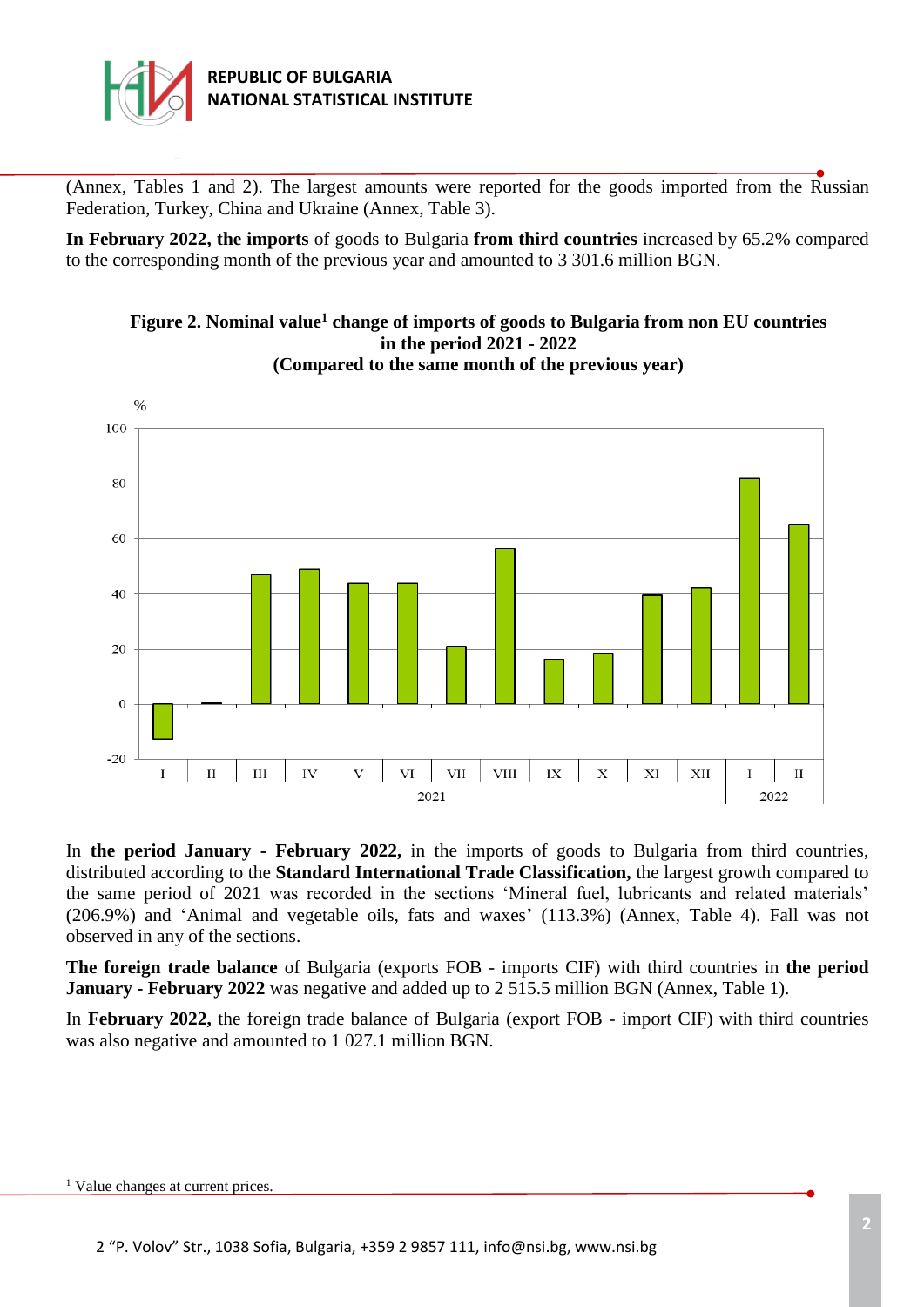

# **Trade in goods of Bulgaria with third countries and the EU - total**

In **the period January - February 2022,** the total value of **all the goods exported** from Bulgaria amounted to 12 867.1 million BGN, which is 31.0% more than the same period of 2021 (Annex, Tables 1 and 2).

In **February 2022,** the total exports of goods added up to 6 647.4 million BGN and increased by 31.3% compared to the corresponding month of the previous year.





The total value of **all the goods imported** into the country in **the period January - February 2022** amounted to 15 331.2 million BGN (at CIF prices), or 46.2% more than in the same period of 2021 (Annex, Tables 1 and 2).

In **February 2022,** the total imports of goods increased by 41.5% compared to the same month of the previous year and added up to 7 691.0 million BGN.

<sup>&</sup>lt;sup>1</sup> Value changes at current prices.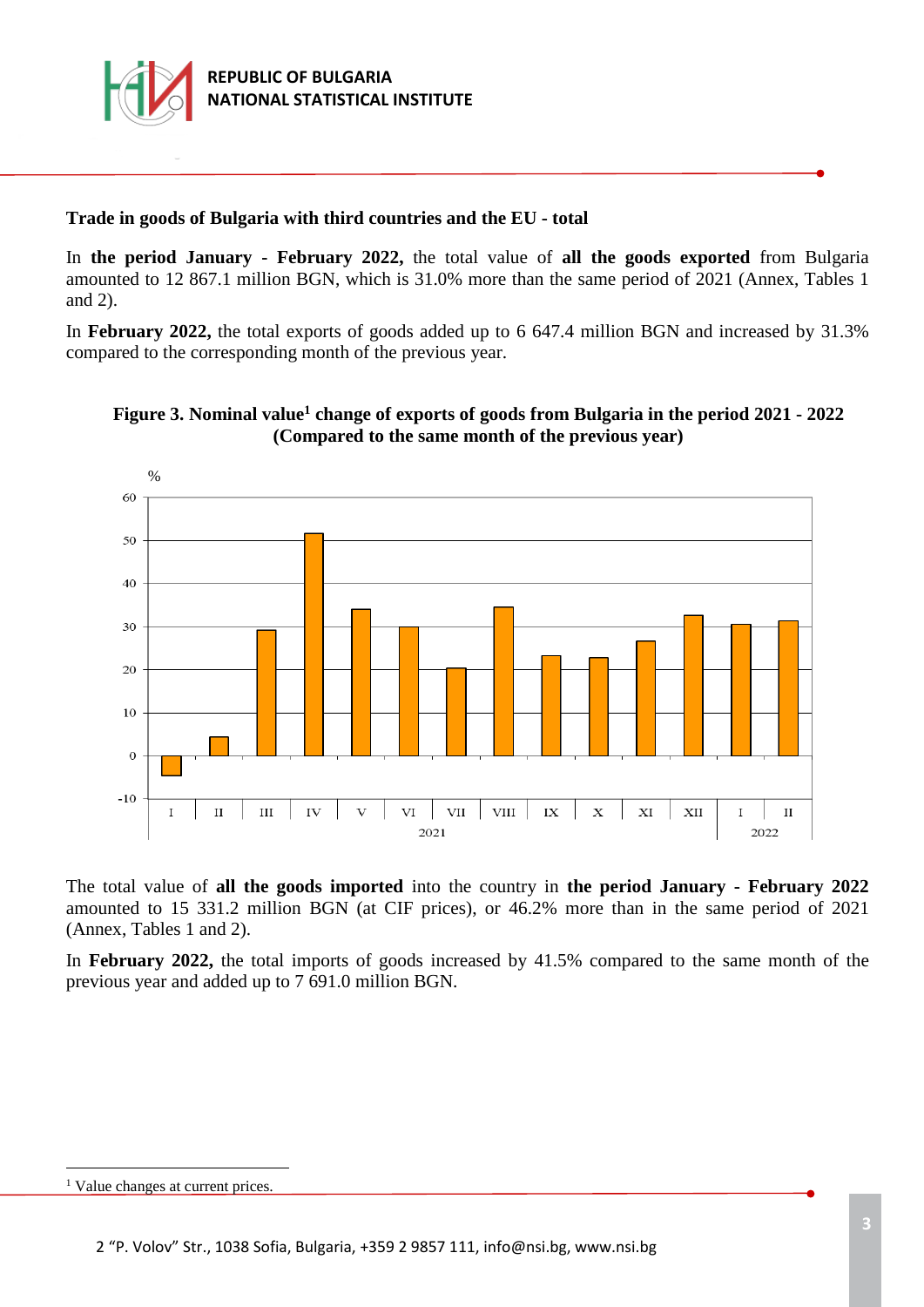





**The total foreign trade balance** (exports FOB - imports CIF) was negative in **the period January - February 2022** and amounted to 2 464.1 million BGN (Annex, Table 1).

**In February 2022,** the total foreign trade balance (exports FOB - import CIF) was also negative and added up to 1 043.6 million BGN.

<sup>&</sup>lt;sup>1</sup> Value changes at current prices.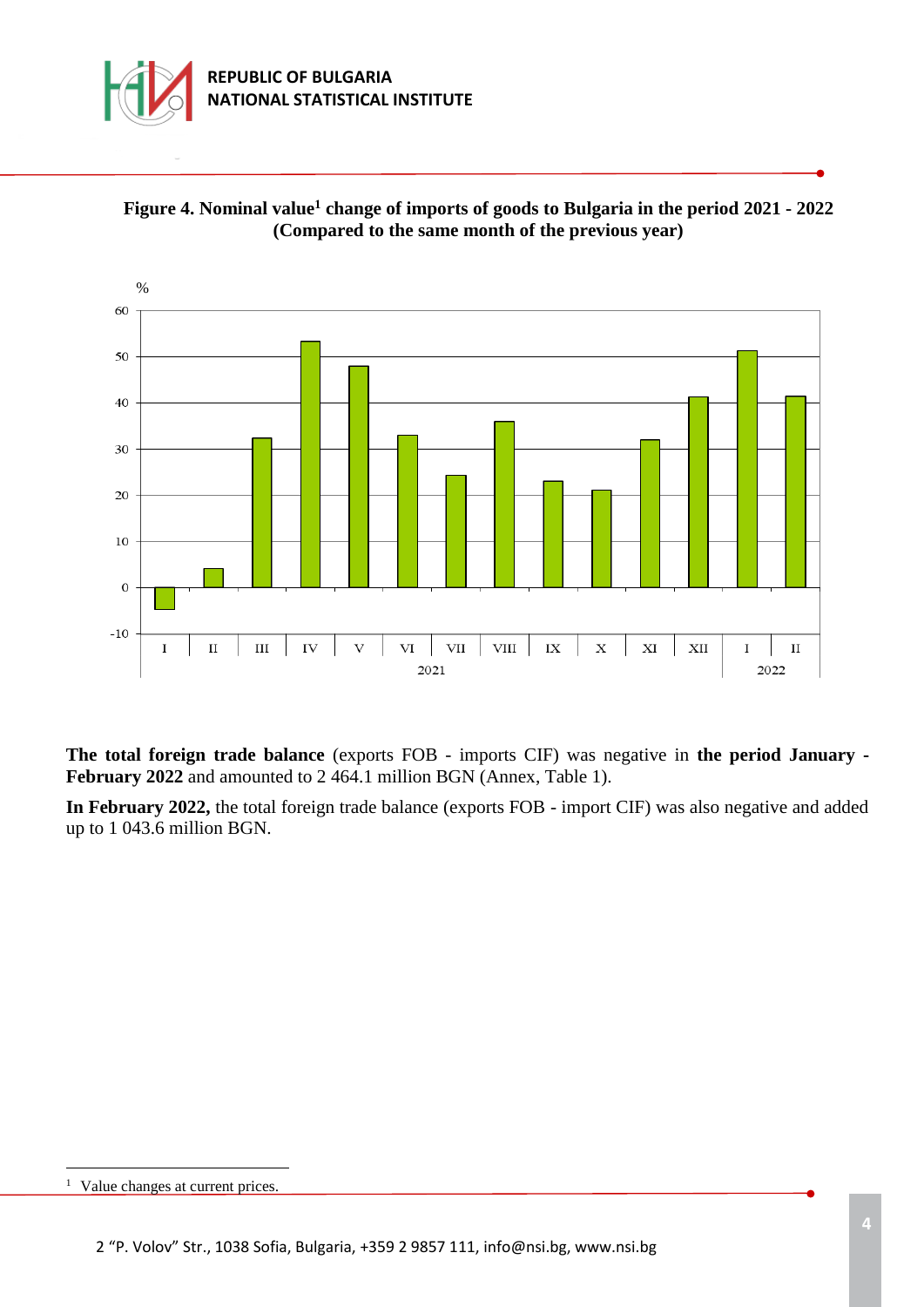

### **Annex**

**Table 1**

# **Exports, imports and trade balance of Bulgaria in the period January - February 2021<sup>1</sup>and 2022<sup>1</sup> by months**

|                       |                      |        |               |                  |        |               |                         |          | (Million BGN) |  |
|-----------------------|----------------------|--------|---------------|------------------|--------|---------------|-------------------------|----------|---------------|--|
| <b>Months/Periods</b> | <b>Exports - FOB</b> |        |               | Imports - $CIF2$ |        |               | Trade balance - FOB/CIF |          |               |  |
|                       | Total                | EU     | <b>Non EU</b> | <b>Total</b>     | EU     | <b>Non EU</b> | <b>Total</b>            | EU       | <b>Non EU</b> |  |
| I.2021                | 4761.1               | 3310.9 | 1450.2        | 5050.6           | 3129.9 | 1920.7        | $-289.5$                | 181.0    | $-470.5$      |  |
| II.2021               | 5062.8               | 3318.9 | 1743.9        | 5434.8           | 3436.0 | 1998.8        | $-372.0$                | $-117.1$ | $-254.9$      |  |
| $I - II.2021$         | 9823.9               | 6629.8 | 3194.1        | 10485.4          | 6565.9 | 3919.5        | -661.5                  | 63.9     | $-725.4$      |  |
|                       |                      |        |               |                  |        |               |                         |          |               |  |
| I.2022                | 6219.7               | 4217.0 | 2002.7        | 7640.2           | 4149.1 | 3491.1        | $-1420.5$               | 67.9     | $-1488.4$     |  |
| II.2022               | 6647.4               | 4372.9 | 2274.5        | 7691.0           | 4389.4 | 3301.6        | $-1043.6$               | $-16.5$  | $-1027.1$     |  |
| $I - II.2022$         | 12867.1              | 8589.9 | 4277.2        | 15331.2          | 8538.5 | 6792.7        | $-2464.1$               | 51.4     | $-2515.5$     |  |

<sup>1</sup> Data are preliminary as of April 13, 2022.

2 Imports at FOB prices are calculated by BNB

[\(http://bnb.bg/Statistics/StExternalSector/StForeignTrade/StFTImports/index.htm?toLang=\\_EN&toLang=\\_EN\).](http://bnb.bg/Statistics/StExternalSector/StForeignTrade/StFTImports/index.htm?toLang=_EN&toLang=_EN)

#### **Table 2**

### **Value changes of exports and imports of Bulgaria in the period January - February 2022<sup>1</sup>compared to the same period of the previous year**

|                       |              |                      |               |                      |      | (Per cent) |  |  |
|-----------------------|--------------|----------------------|---------------|----------------------|------|------------|--|--|
| <b>Months/Periods</b> |              | <b>Exports - FOB</b> |               | <b>Imports - CIF</b> |      |            |  |  |
|                       | <b>Total</b> | EU                   | <b>Non EU</b> | <b>Total</b>         | EU   | Non EU     |  |  |
|                       | 30.6         | 27.4                 | 38.1          | 51.3                 | 32.6 | 81.8       |  |  |
|                       | 31.3         | 31.8                 | 30.4          | 41.5                 | 27.7 | 65.2       |  |  |
| $I - II$              | <b>31.0</b>  | 29.6                 | 33.9          | 46.2                 | 30.0 | 73.3       |  |  |

<sup>1</sup> Data are preliminary as of April 13, 2022.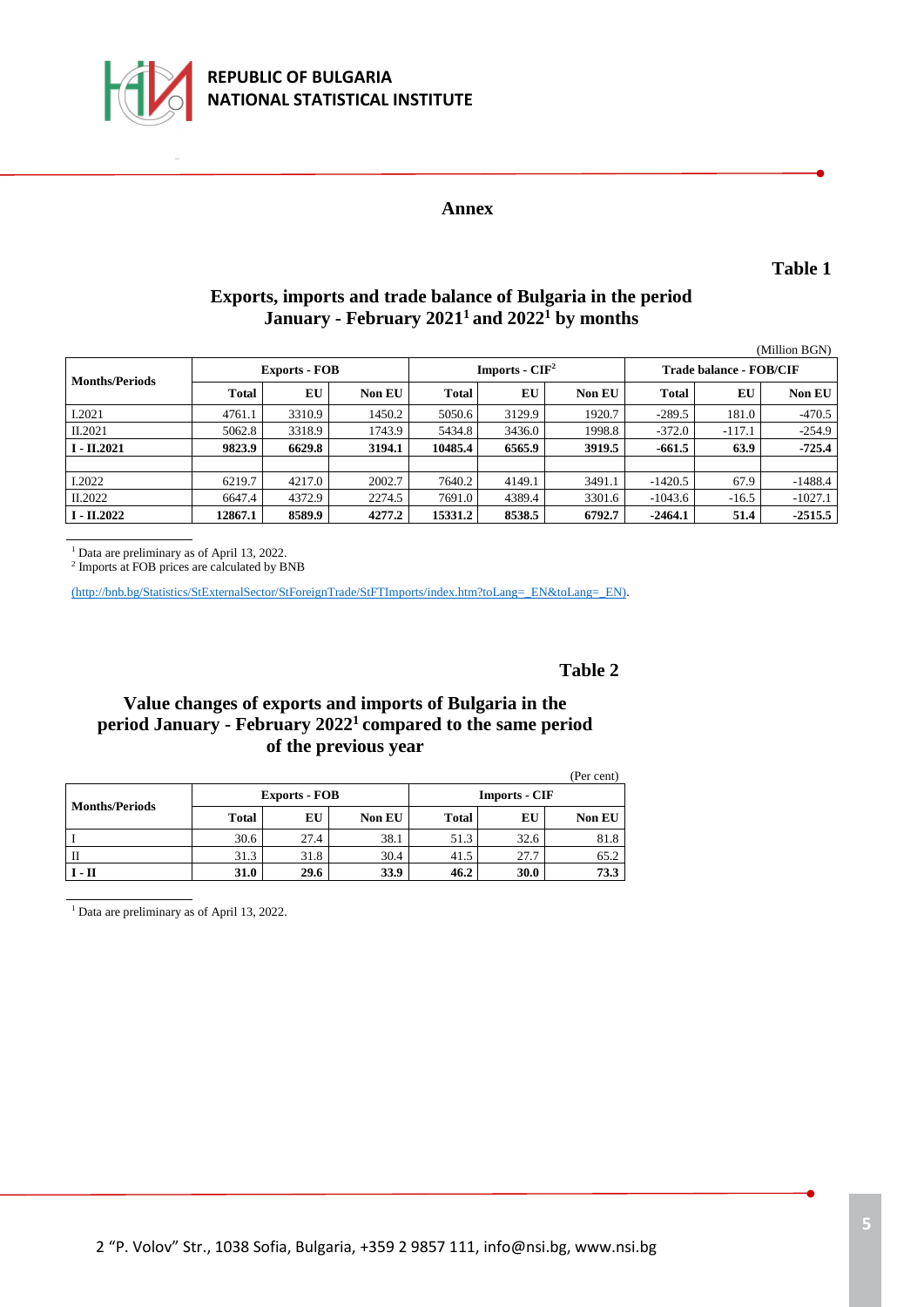

### **Table 3**

### **Еxports, imports and trade balance of Bulgaria with main non EU partner countries<sup>1</sup>in the period January - February 2021<sup>2</sup>and 2022<sup>2</sup>**

|                             | <b>Exports - FOB</b> |        |                                          | <b>Imports - CIF</b> | Trade balance -<br><b>FOB/CIF</b> |                                          |                    |           |
|-----------------------------|----------------------|--------|------------------------------------------|----------------------|-----------------------------------|------------------------------------------|--------------------|-----------|
| <b>Countries</b>            | 2021                 | 2022   | <b>Change</b><br>compared to<br>the same | 2021                 | 2022                              | <b>Change</b><br>compared to<br>the same | 2021               | 2022      |
|                             | <b>Million BGN</b>   |        | period of the<br>previous<br>year - $%$  | <b>Million BGN</b>   |                                   | period of the<br>previous<br>$year - %$  | <b>Million BGN</b> |           |
| Third countries - total     | 3194.1               | 4277.2 | 33.9                                     | 3919.5               | 6792.7                            | 73.3                                     | $-725.4$           | $-2515.5$ |
| of which:                   |                      |        |                                          |                      |                                   |                                          |                    |           |
| Albania                     | 24.9                 | 34.5   | 38.6                                     | 10.1                 | 10.1                              | 0.0                                      | 14.8               | 24.4      |
| Bosnia and Herzegovina      | 23.1                 | 38.0   | 64.5                                     | 5.5                  | 9.1                               | 65.5                                     | 17.6               | 28.9      |
| <b>Brazil</b>               | 13.6                 | 82.1   | 503.7                                    | 86.2                 | 70.0                              | $-18.8$                                  | $-72.6$            | 12.1      |
| Canada                      | 18.1                 | 22.5   | 24.3                                     | 62.7                 | 59.6                              | $-4.9$                                   | $-44.6$            | $-37.1$   |
| Chile                       | 2.8                  | 3.9    | 39.3                                     | 39.0                 | 124.1                             | 218.2                                    | $-36.2$            | $-120.2$  |
| China                       | 316.1                | 243.5  | $-23.0$                                  | 618.7                | 903.5                             | 46.0                                     | $-302.6$           | $-660.0$  |
| Egypt                       | 74.6                 | 272.0  | 264.6                                    | 34.3                 | 44.7                              | 30.3                                     | 40.3               | 227.3     |
| Georgia                     | 33.2                 | 117.3  | 253.3                                    | 128.1                | 193.9                             | 51.4                                     | $-94.9$            | $-76.6$   |
| Gibraltar                   | 23.7                 | 71.6   | 202.1                                    | 0.0                  | 0.0                               | $\mathbf X$                              | 23.7               | 71.6      |
| India                       | 36.7                 | 63.8   | 73.8                                     | 56.0                 | 73.5                              | 31.3                                     | $-19.3$            | $-9.7$    |
| Indonesia                   | 7.0                  | 5.9    | $-15.7$                                  | 10.6                 | 10.1                              | $-4.7$                                   | $-3.6$             | $-4.2$    |
| Iran, Islamic Republic of   | 22.3                 | 40.0   | 79.4                                     | 8.6                  | 19.7                              | 129.1                                    | 13.7               | 20.3      |
| Israel                      | 36.8                 | 35.6   | $-3.3$                                   | 10.3                 | 13.8                              | 34.0                                     | 26.5               | 21.8      |
| Japan                       | 16.9                 | 19.0   | 12.4                                     | 69.8                 | 74.7                              | 7.0                                      | $-52.9$            | $-55.7$   |
| Kazakhstan                  | 8.3                  | 6.6    | $-20.5$                                  | 2.0                  | 0.7                               | $-65.0$                                  | 6.3                | 5.9       |
| Korea, Republic of          | 24.3                 | 38.3   | 57.6                                     | 37.0                 | 54.8                              | 48.1                                     | $-12.7$            | $-16.5$   |
| Libya                       | 120.8                | 21.3   | $-82.4$                                  | 0.0                  | 0.0                               | $\mathbf X$                              | 120.8              | 21.3      |
| Morocco                     | 20.1                 | 22.1   | 10.0                                     | 4.3                  | 8.0                               | 86.0                                     | 15.8               | 14.1      |
| Namibia                     | 30.5                 | 0.2    | $-99.3$                                  |                      | J.                                | $\mathbf X$                              | 30.5               | 0.2       |
| Norway                      | 15.7                 | 17.9   | 14.0                                     | 10.1                 | 11.6                              | 14.9                                     | 5.6                | 6.3       |
| Peru                        | 1.3                  | 2.2    | 69.2                                     | 155.3                | 69.6                              | $-55.2$                                  | $-154.0$           | -67.4     |
| Republic of North Macedonia | 132.6                | 238.7  | 80.0                                     | 79.8                 | 119.9                             | 50.3                                     | 52.8               | 118.8     |
| <b>Russian Federation</b>   | 113.1                | 129.3  | 14.3                                     | 667.8                | 1905.7                            | 185.4                                    | $-554.7$           | $-1776.4$ |
| Serbia                      | 168.8                | 325.7  | 93.0                                     | 201.1                | 248.7                             | 23.7                                     | $-32.3$            | 77.0      |
| Singapore                   | 5.4                  | 6.1    | 13.0                                     | 13.7                 | 16.8                              | 22.6                                     | $-8.3$             | $-10.7$   |
| South Africa                | 10.6                 | 126.7  | 1095.3                                   | 4.5                  | 20.6                              | 357.8                                    | 6.1                | 106.1     |
| Switzerland                 | 68.9                 | 78.5   | 13.9                                     | 80.0                 | 86.1                              | 7.6                                      | $-11.1$            | $-7.6$    |
| Syrian Arab Republic        | 1.5                  | 1.3    | $-13.3$                                  | 0.5                  | 3.8                               | 660.0                                    | 1.0                | $-2.5$    |
| Taiwan                      | 10.4                 | 9.9    | $-4.8$                                   | 50.7                 | 66.1                              | 30.4                                     | $-40.3$            | $-56.2$   |
| Tunisia                     | 47.5                 | 45.1   | $-5.1$                                   | 4.9                  | 43.0                              | 777.6                                    | 42.6               | 2.1       |
| Turkey                      | 661.5                | 818.6  | 23.7                                     | 747.0                | 1250.6                            | 67.4                                     | $-85.5$            | $-432.0$  |
| Ukraine                     | 64.4                 | 162.8  | 152.8                                    | 184.3                | 399.1                             | 116.5                                    | $-119.9$           | $-236.3$  |
| <b>United Arab Emirates</b> | 27.1                 | 42.5   | 56.8                                     | 13.8                 | 12.9                              | $-6.5$                                   | 13.3               | 29.6      |
| United Kingdom <sup>3</sup> | 175.8                | 206.0  | 17.2                                     | 67.3                 | 98.9                              | 47.0                                     | 108.5              | 107.1     |
| <b>United States</b>        | 215.9                | 236.3  | 9.4                                      | 69.8                 | 109.9                             | 57.4                                     | 146.1              | 126.4     |
| Viet Nam                    | 16.1                 | 8.2    | $-49.1$                                  | 26.6                 | 34.1                              | 28.2                                     | $-10.5$            | $-25.9$   |

<sup>1</sup> Partner country:

- In case of exports (or dispatches) is the country (or Member State) of final destination of the goods.

- In case of imports (or arrivals) is the country (or Member State) of consignment of the goods.

<sup>2</sup> Data are preliminary as of April 13, 2022.

<sup>3</sup> The United Kingdom includes: Northern Ireland; Great Britain; Channel Islands and Isle of Man.

'x' - not applicable.

'0' - less than half of unit employed.

'-' - no case registered.